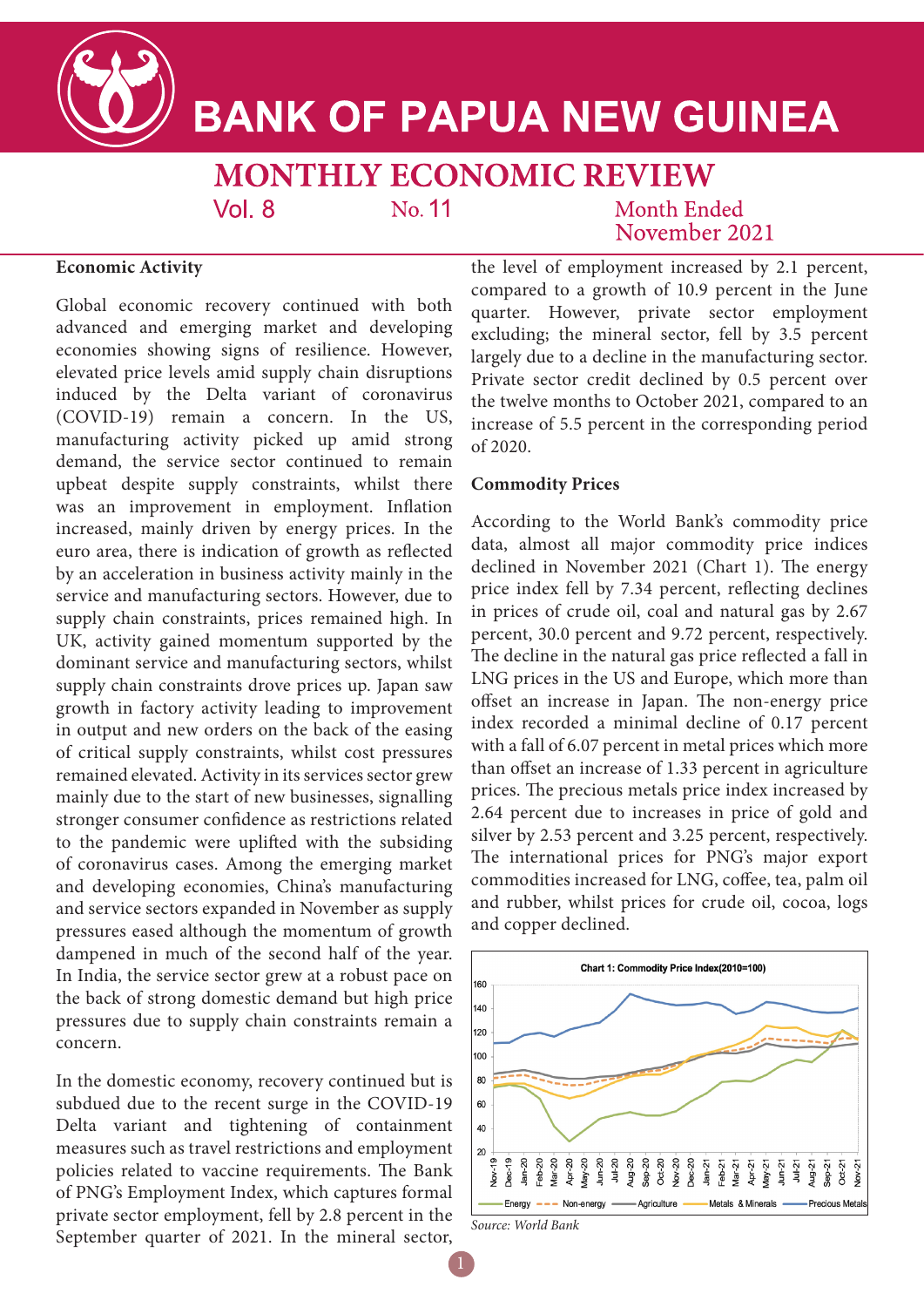## **Balance of Payments**

Preliminary balance of payments for the nine months to September 2021 recorded an overall surplus of K581.40 million, compared to a deficit of K650.3 million in the corresponding period of 2020. This outcome was due to a surplus of K15,289.0 million in the current account, which more than offset a deficit of K14,704.2 million in the capital and financial account. The surplus in the current account was due to a trade surplus and net transfer receipts, which offset net service and income payments. The deficit in the capital and financial account was attributed to net outflows from direct and other investments reflecting inter-company related transactions and buildup in offshore foreign currency account balances respectively, combined with net Government loan repayments.

The level of gross foreign exchange reserves at the end of September 2021 was US\$2,577.2 (K8,886.8) million, sufficient for 8.5 months of total and 15.6 months of non-mineral import covers. As at 30<sup>th</sup> November 2021, the level of gross foreign exchange reserves was US\$2,603.90 (K 8,979.10) million.

## **Exchange Rate**

The average monthly kina exchange rate stabilised against the US dollar (USD) at US\$0.2850 whilst it appreciated by 1.03 percent against the Australian dollar (AUD) to A\$0.3899 as at  $30<sup>th</sup>$  November 2021, compared to the previous month. Inflows into the foreign exchange market remain strong and combined with the Central Bank's monthly interventions, continue to support the foreign exchange market, thus maintaining the stability in the Kina/USD exchange rate. The appreciation of the kina against the AUD reflected cross-currency movements as the AUD depreciated against the USD over the reporting period. The average monthly Trade Weighted Index (TWI) increased by 0.52 percent to 27.52 in November compared to the previous month, largely due to the appreciation of kina exchange rate against the AUD (Chart 2).



## **Inflation**

Annual headline Retail Price Index (RPI) to November 2021 increased by 3.5 percent, compared to 3.3 percent in October. This outcome was due to price increases in the 'Transport', 'Alcoholic beverages, tobacco and betelnut', 'Household Equipment', 'Food and non-alcoholic beverages', 'Housing' and 'Miscellaneous' expenditure groups. The increase in the 'Transport' group was due to an increase in the 'Fuel and lubricants' sub-group mainly reflecting higher international prices of crude oil. The increase in the 'Alcoholic beverages, tobacco and betelnut' group reflected increases in the 'Betelnut' and 'Alcoholic beverages' sub-groups mainly due to hikes in betelnut prices. The increase in the 'Food and nonalcoholic beverages' group was due to increases in all sub-groups, with the largest increases coming from the 'Other food products', 'Oil and fats' and 'Dairy products, eggs and cheese' sub-groups. The increase in the 'Household' group mainly reflected an increase in the 'Maintenance goods' sub-group. The increase in the 'Housing' group reflected an increase in the 'Cooking' sub-group, which mainly reflected an increase in the price of kerosene. The annual RPI excluding seasonal items, and RPI excluding seasonal items and fuel increased by 3.3 percent and 1.1 percent, respectively (Chart 3). Quarterly headline RPI inflation increased by 0.3 percent in the three months to November 2021, compared to an increase of 1.0 percent in the previous quarter.



*Source: Bank of PNG*

### **Fiscal Operations**

The outcome of the fiscal operations of the National Government show a deficit of K3,335.0 million for the nine months to September 2021, compared to a deficit of K3,259.2 million over the same period in 2020. Total revenue increased by K1,178.8 million to K8,747.6 million and total expenditure by K1,254.5 million to K12,082.5 million, compared to 2020. The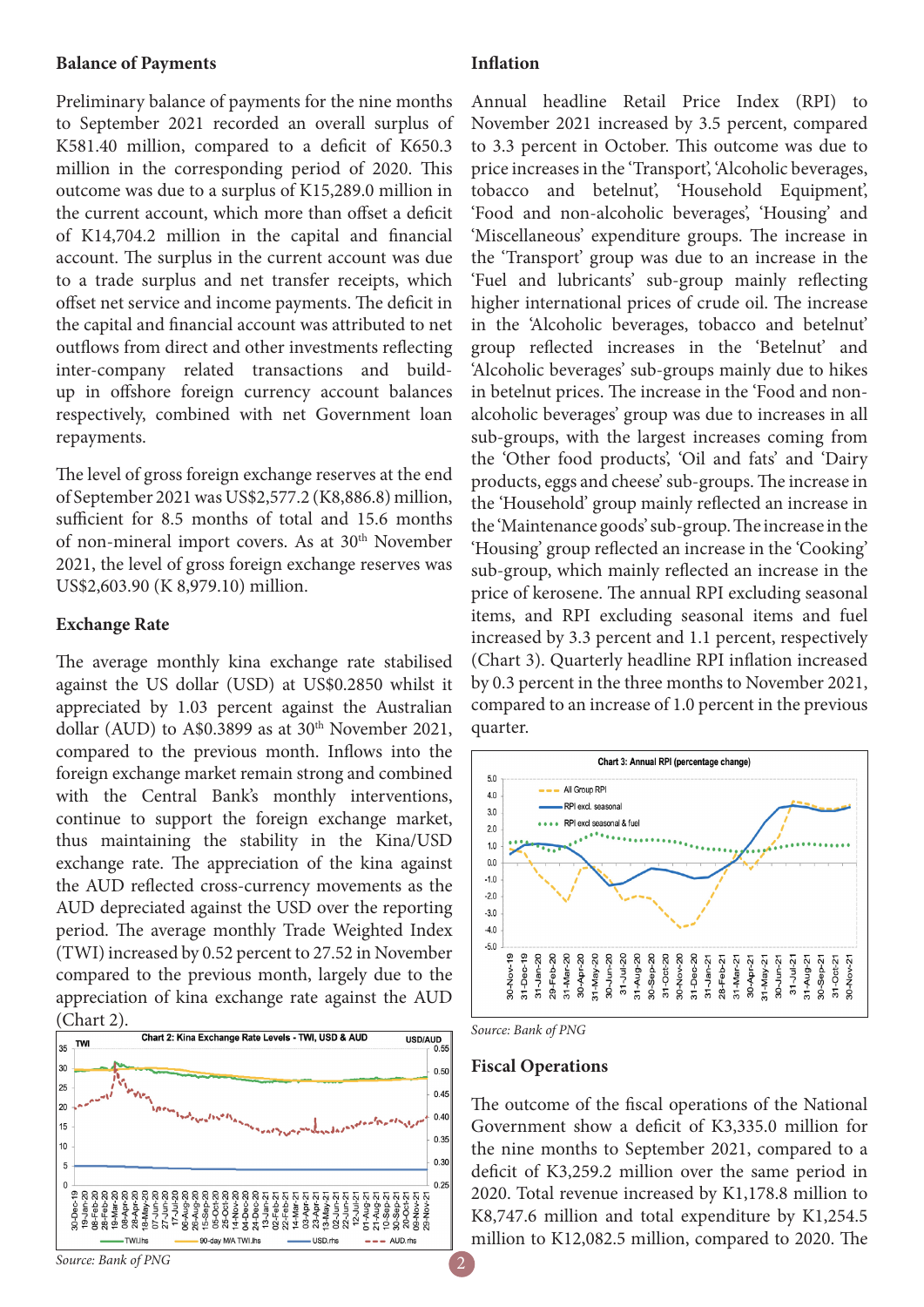increase in revenue was attributed to both tax and nontax revenue, mainly Goods and Service Tax (GST), personnel and company income taxes and mining and petroleum/gas dividends. The increase in expenditure was driven by recurrent expenditure, mainly on personnel emoluments and good and services for both national and provincial governments. The deficit was mainly financed from domestic sources through the issuance of Treasury bills and Treasury bonds totalling K3,019.4 million, and from external sources with the sum of K315.6 million.

The 2022 National Budget and the 2021 Supplementary Budget Bill were both presented in Parliament in November 2021. The 2021 Supplementary Budget estimated total revenue at K13,674.7 million, an upward revision of K679.7 million from the original budget, and total expenditure at K20,287.5 million which is K679.7 million higher than the 2021 National budget. With the same adjustments done to both the revenue and expenditure, the total deficit remains unchanged at K6,612.8 million (7.1 percent of total GDP).

The 2022 National Budget has a planned total revenue of K16,190.2 million and expenditure of K22,174.8 million, hence, a planned deficit of K5,984.7 million (5.9 percent of nominal GDP), compared to the 2021 Supplementary Budget. The revenue is composed of K12,522.8 million in taxes, K1,824.9 million in donor grants and K1,842.5 million in non-tax (or other) revenue. On the expenditure side, about 61.0 percent is budgeted for operational expenses whilst the remaining 39.0 percent is planned for capital related spending. The deficit will be financed from domestic and external financing sources. External financing totals K3,744.7 million and is comprised of K708.1 million from concessional sources and K3,056.2 million from extraordinary sources, which more than offsets K19.7 million repayments to external commercial sources.

### **Domestic Interest Rates & Monetary Aggregates**

Over the month to week-ending 26<sup>th</sup> November 2021, the Central Bank Bill (CBB) rates for the 28-day, 63 day and 91-day terms declined by 1.0 basis points (bps) each to 1.29 percent, 1.98 percent and 1.97 percent, respectively, while the Treasury Bill (T-bill) rate for the 182-day term fell 1.0 bps to 4.43 percent. The interest rates for the 273-day and 364-day T-bill terms were unchanged at 6.04 percent and 7.20 percent, respectively. The weighted average interest rates on wholesale deposits (K500,000 and above) show mixed movements over the same period. The

rates for the 30-day and 60-day rose by 78 bps and 59 bps to 1.71 percent and 1.10 percent, respectively. The rates for 90-day, 180-day, 270-day and 360-day terms fell by 27 bps, 28 bps, 177 bps and 69 bps to 0.27 percent, 0.62 percent, 0.73 percent and 1.02 percent, respectively (Chart 4).



*Source: Bank of PNG*

Broad money supply increased by 11.3 percent over the year to October 2021, compared to an increase of 5.7 percent in the corresponding period of 2020. This is mainly driven by an increase in net domestic assets (NDA), which more than offset a decline in net foreign assets. The increase in NDA was from the increase in net claims on Central Government. Monetary base increased by 5.1 percent in October 2021, compared to an increase of 12.2 percent in the corresponding period of 2020. This outcome reflected increases in currency in circulation and deposits of commercial banks (mainly cash reserve requirements) at the Central Bank.

Commercial banks' lending to public non-financial corporations, other financial corporations and other resident sectors increased by K107.7 million to K13,606.5 million between December 2020 and weekending 26th November 2021. The increase was driven by advances to the Government, mining, service, retail and household sectors. Over the year, the weekly average lending by banks decreased by 1.5 percent to K13,443.8 million. Deposit level as at 26<sup>th</sup> November 2021 increased by K1,854.6 million to K24,593.9 million, compared to end of 2020. The increase mainly reflected placements by the Government, mining, agriculture, service, petroleum, construction, forestry and telecommunication sectors. Over the year, the weekly average deposits increased by 11.0 percent to K23,683.7 million.

## **Monetary Policy**

The Bank maintained the policy signalling rate, the Kina Facility Rate at 3.0 percent in the month of November 2021.